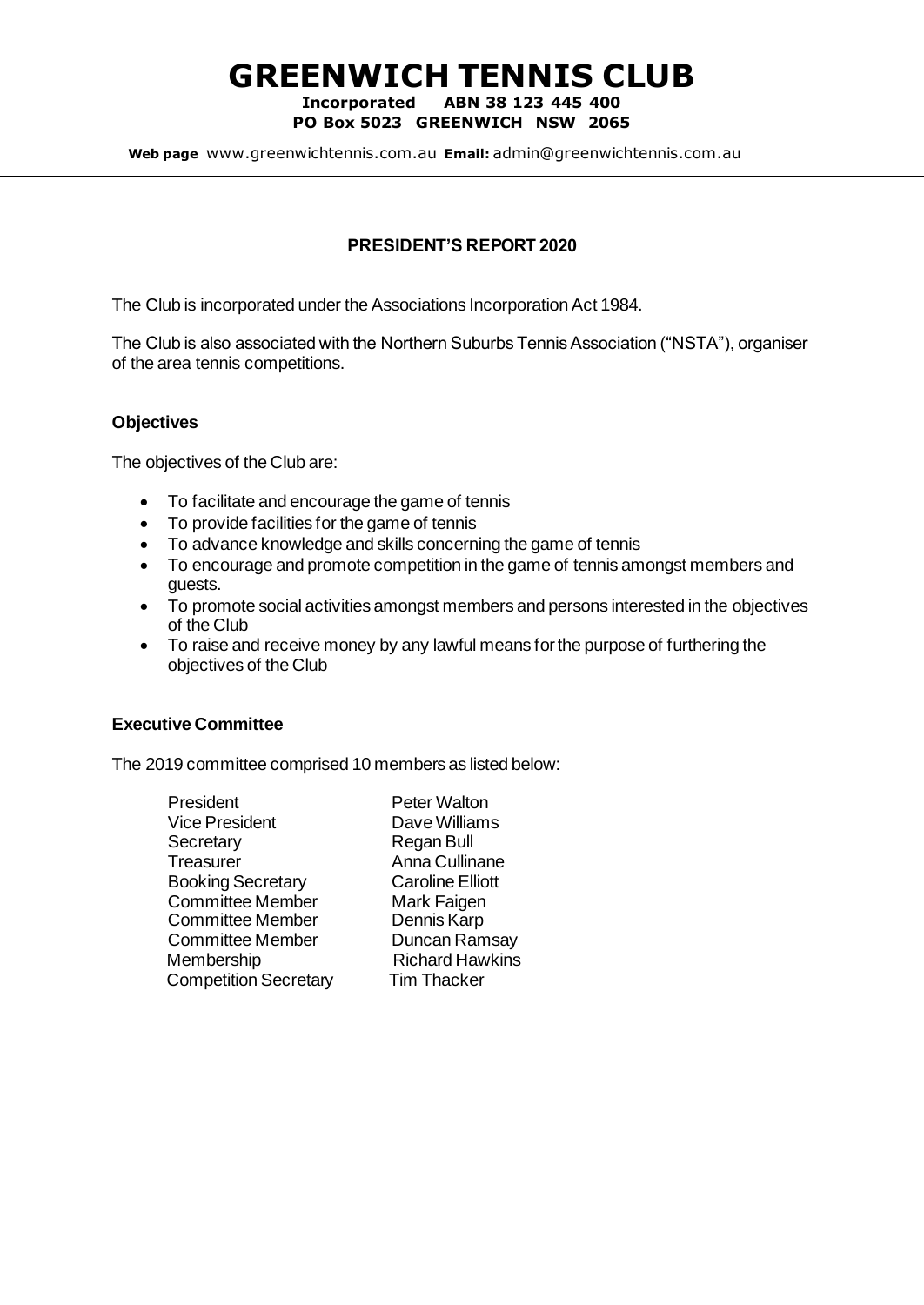## **GREENWICH TENNIS CLUB**

**Incorporated ABN 38 123 445 400 PO Box 5023 GREENWICH NSW 2065**

**Web page** [www.greenwichtennis.com.au](http://www.greenwichtennis.com.au/) **Email:** admin@greenwichtennis.com.au

### **Membership Fees**

|                                                 | Joining fees remained free of charge and membership fees were held steady again this year                             | 2019                      | 2020                      |
|-------------------------------------------------|-----------------------------------------------------------------------------------------------------------------------|---------------------------|---------------------------|
| <b>Annual Fees:</b>                             | <b>Full Adult Member</b><br>Junior<br>Family                                                                          | $$125*$<br>\$35<br>\$250* | $$125*$<br>\$35<br>\$250* |
|                                                 | *A timely payment discount of \$10 is offered<br>on full adult member annual fees received<br>in August.              |                           |                           |
| <b>Visitors Fees:</b>                           | Per Visit<br><b>Casual Hire Per Hour</b>                                                                              | \$5<br>\$15               | \$5<br>\$15               |
| <b>Membership</b>                               |                                                                                                                       |                           |                           |
| At this date, comparative membership comprises: |                                                                                                                       | 2019                      | 2020                      |
|                                                 | <b>Full Adult Members</b><br><b>Honorary Members</b><br><b>Graded Juniors/Students/Juniors</b><br>Non-playing Parents | 243<br>8<br>167<br>21     | 260<br>8<br>170<br>13     |
|                                                 |                                                                                                                       | 439                       | 451                       |

We are only a small club, but membership continues to grow each year as a result of our family friendly policies.

Despite the large number of members and only two courts; members have reported very few problems in the use of the courts.

### **Club Championships**

The 2020 Club Championships were played as usual during the latter part of October/early November. The tennis throughout was played in great spirit, sometimes in the rain, and to a high standard. It is gratifying that the once struggling Ladies Open Singles event is still gaining momentum. A big thank-you goes out to all the ladies who participate and make this possible.

For only the second time since 2004, we had enough men's singles entries to conduct the Men's Singles Plate that is played for by the first and second round losers in the men's open singles.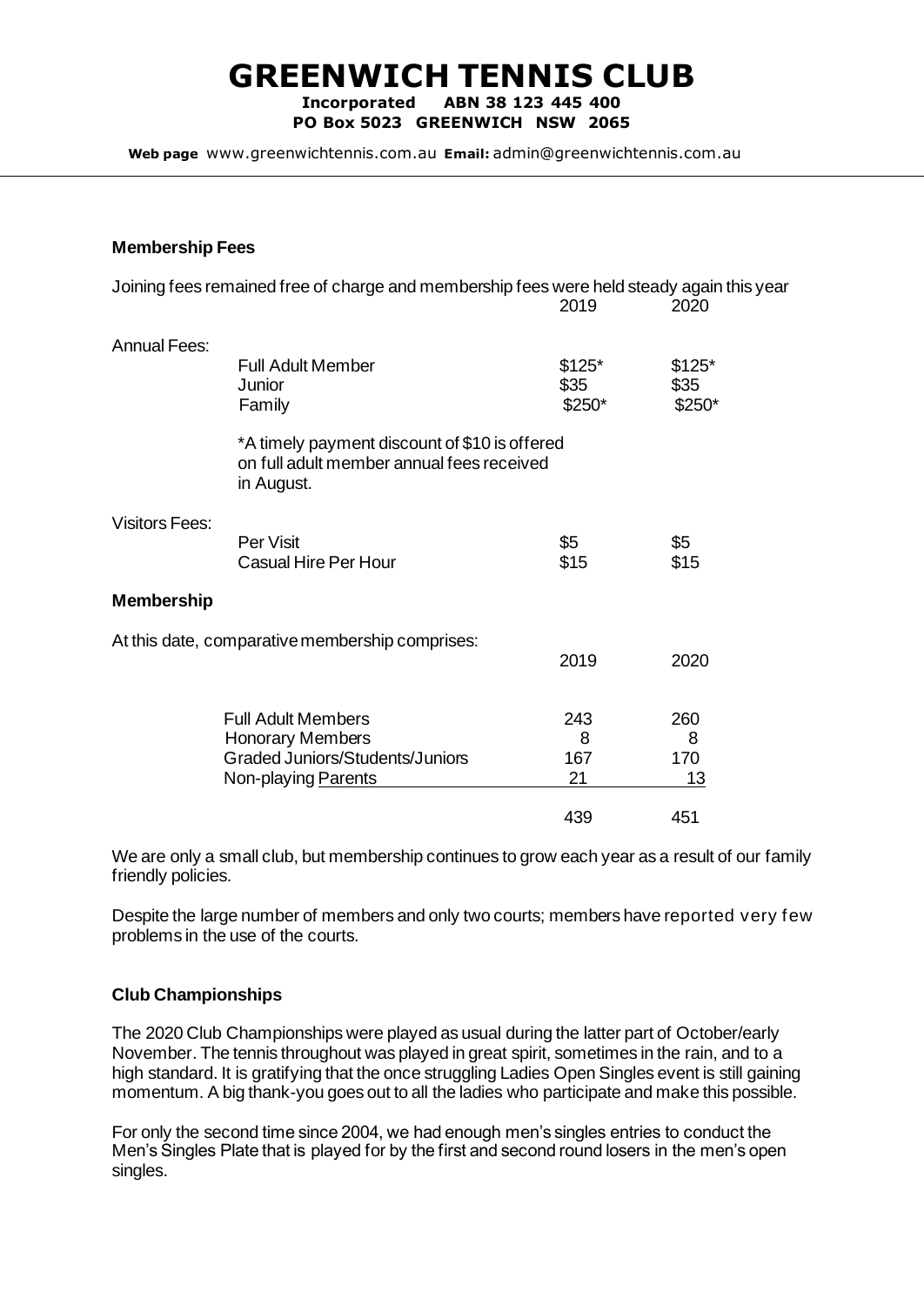### **GREENWICH TENNIS CLUB Incorporated ABN 38 123 445 400**

**PO Box 5023 GREENWICH NSW 2065**

**Web page** [www.greenwichtennis.com.au](http://www.greenwichtennis.com.au/) **Email:** admin@greenwichtennis.com.au

Again, this year the Special (Handicap) events were conducted in a round-robin format, which has proved extremely popular with participants. It was very encouraging to see lots of entries as this gives those who are not necessarily the best players a chance to be on the courts over the two weekends.

The 2019 winners are:

| Men's Open Singles      | <b>Andy Bennett</b>        |
|-------------------------|----------------------------|
| Ladies Open Singles     | Regan Bull                 |
| Men's Open Doubles      | Not yet played             |
| Ladies Open Doubles     | Sharon Morse & Gil Thacker |
| Mixed Open Doubles      | Not yet played             |
| Men's Singles Plate     | Not yet finalised          |
| Men's Handicap Singles  | Duncan Ramsay              |
| Ladies Handicap Doubles | Sharon Morse & Gil Thacker |

Men's Handicap Doubles John Wardman & Vincent Lo

Thank you in particular to the ever-energetic Tim Thacker and Richard Hawkins, who ran the Club Championships and contributed hugely to their success.

### **Junior Club Championships**

Mixed Handicap Doubles Not yet Played

The Junior Club Championships are normally held in May with "Round Robin" singles competitions held for girls and boys in the Under 12 and Under 9 age ranges with a fun barbeque held for children and parents afterwards……..

However, with this crazy COVID year of lockdowns and social uncertainties it was thought prudent to cancel the event altogether.

### **Coaching & Juniors**

This year we have seen some sixty junior members coached by Andrew Bennett and Tim Thacker. The feedback has been tremendous, and we would like to congratulate Andrew for his efforts with this programme.

Junior coaching, after the peak of COVID lockdown, continued in a scaled-back fashion on a one-on-one basis, or family basis. By the end of the year coaching was back to some semblance of normality as social restrictions eased.

### **SOCIAL & ANTI-SOCIAL**

In 2020 we quickly learnt to become anti-social creatures; or face the spread of a deadly virus.

The GTC found itself in a position of closing all facilities for several months. The first reopening saw us playing singles or family doubles liberally coated in hand sanitiser. Always under the guidance of Tennis Australia we eventually opened to a socially distanced form of doubles tennis albeit with no access to the clubhouse. This allowed for the resumption of Saturday afternoon mixed doubles "round robin" which is the beating heart of the club and everybody breathed a sigh of relief.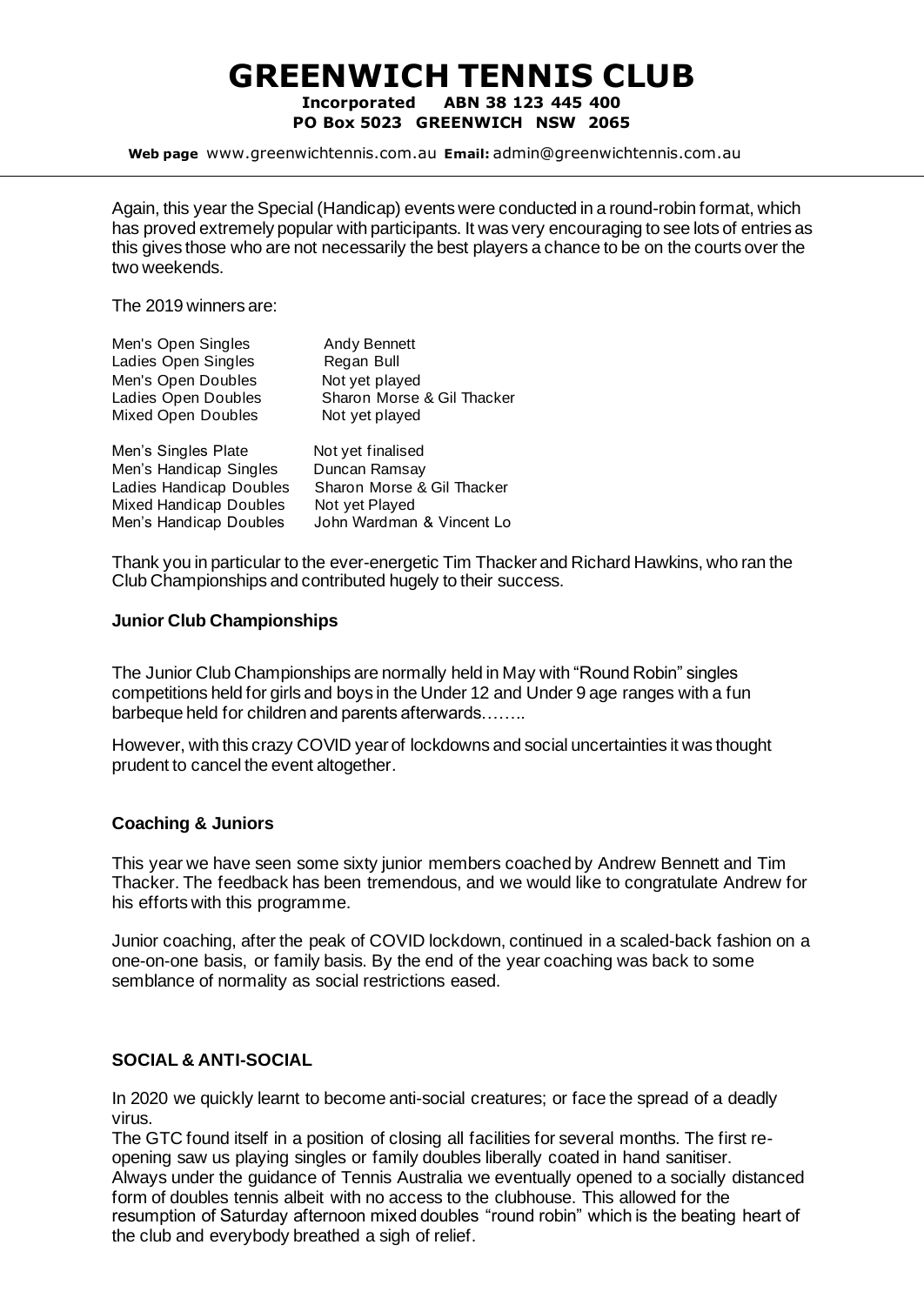### **GREENWICH TENNIS CLUB Incorporated ABN 38 123 445 400 PO Box 5023 GREENWICH NSW 2065**

**Web page** [www.greenwichtennis.com.au](http://www.greenwichtennis.com.au/) **Email:** admin@greenwichtennis.com.au

Some of the legacies of COVID-19 include wiping down surfaces, restricting the number of people in the clubhouse, clicking rackets rather than shaking hands, and meetings held outdoors or on Zoom. Not a big imposition considering other possible outcomes.

### **Christmas Party**

The last annual Christmas party was held on Sunday 8 1h December 2019.

With the venue again located at the clubhouse and under the camphor laurel tree all had a great time.

A highlight of the evening was entertainment performed by Jo Cunningham, her sister Merran, and Ross.

The Xmas party is usually heavily subsidised by the Club, prompting the committee to revisit the format for 2019 to make it inclusive of more members.

This was approached by having an earlier start time (5.30pm) and by each family bringing a plate of food to avoid the \$35/head catering cost.

There was no marquee, but a wet bar was set up and paid for by the club.

The evening was a great success, with the usual awards ceremony and prizes for adult and junior championship winners.

### **Internal Mixed Doubles Competition**

A huge thank-you goes to Bill Oliver who continues to run this immensely popular competition for members on Saturday afternoons.

Big thanks also go to the ever-ready team captains; Jane Marquard (Sky Blue), Sharon Morse (Nike Red), Janice Gibson (Lime Green) and Annabelle Burley (Royal Purple) who ensure their teams are fully represented each week.

There are about 65 members active in the comp.

Members continue to show great enthusiasm for this competition, always putting their hands up when we need someone to back-up to ensure we can fill the required 16 places for the event to work

The end of year winner in 2019 was the **Green Team**. Congratulations to Janice and the team.

Early winners this year were the **Purple Team**, which won the Summer Competition, and the **Green Team**, which won the Autumn Competition.

The end of year winner in 2020 was not known at the time of going to print.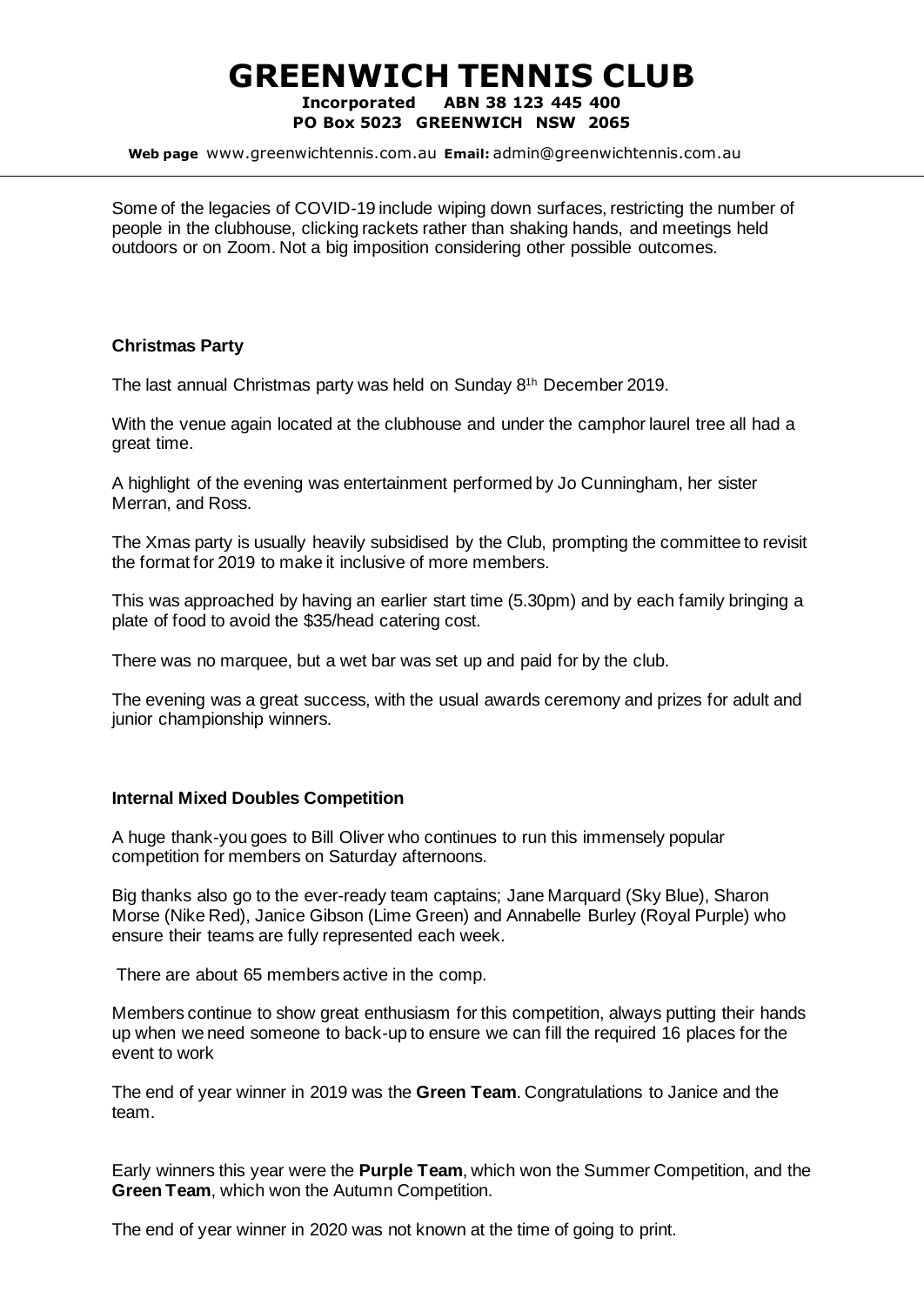### **GREENWICH TENNIS CLUB Incorporated ABN 38 123 445 400 PO Box 5023 GREENWICH NSW 2065**

**Web page** [www.greenwichtennis.com.au](http://www.greenwichtennis.com.au/) **Email:** admin@greenwichtennis.com.au

Once again, the competition proved popular with members of all standards with the two time-slot format (based on club handicap) ensuring the games were evenly matched. .

There is always room for more players; just contact Bill Oliver a[t w.oliver@bigpond.net.au](mailto:w.oliver@bigpond.net.au) or any team captain.

### **Player of the Year Award**

This award, given to the member who has participated the most in the Club's playing activity over the calendar year has continued to excite interest. In 2019 it was awarded to Edy Sirca. Congratulations Edy.

The 2020 winner will be decided on the points system as published on the web site. Points are awarded for participation in the internal Saturday competitions and the club championships.

The award (\$100 plus a trophy) will be presented to the winner and the winner's name will be inscribed on the clock shield displayed in the clubhouse.

To make the award more inclusive, the committee has decided that no member will receive the award over more than two consecutive years.

#### **Arthur Harrison Trophy**

The Arthur Harrison Trophy was donated by Arthur Harrison who, for many years lived across the road from the courts and spent much of his time looking after the courts. The club presents the trophy annually to an individual who has made a special contribution to the club and improved their tennis during the year.

The trophy winner in 2019 was Regan Bull for her very professional management as secretary of the club, support of junior tennis and for attracting young families to the club.

#### **Maintenance and Improvements**

The "new" court surfaces, now  $6\frac{1}{2}$  years old seem to be standing up quite well, and drainage after rain is very quick.

All Grass Sports Surfaces is contracted for a quarterly maintenance visit to clean drains, spray algae and weeds, and to distribute sand around the courts by hand grooming or blower.

Some of the fencing is showing signs of stress at lower levels. Consequently, the fences are under constant surveillance.